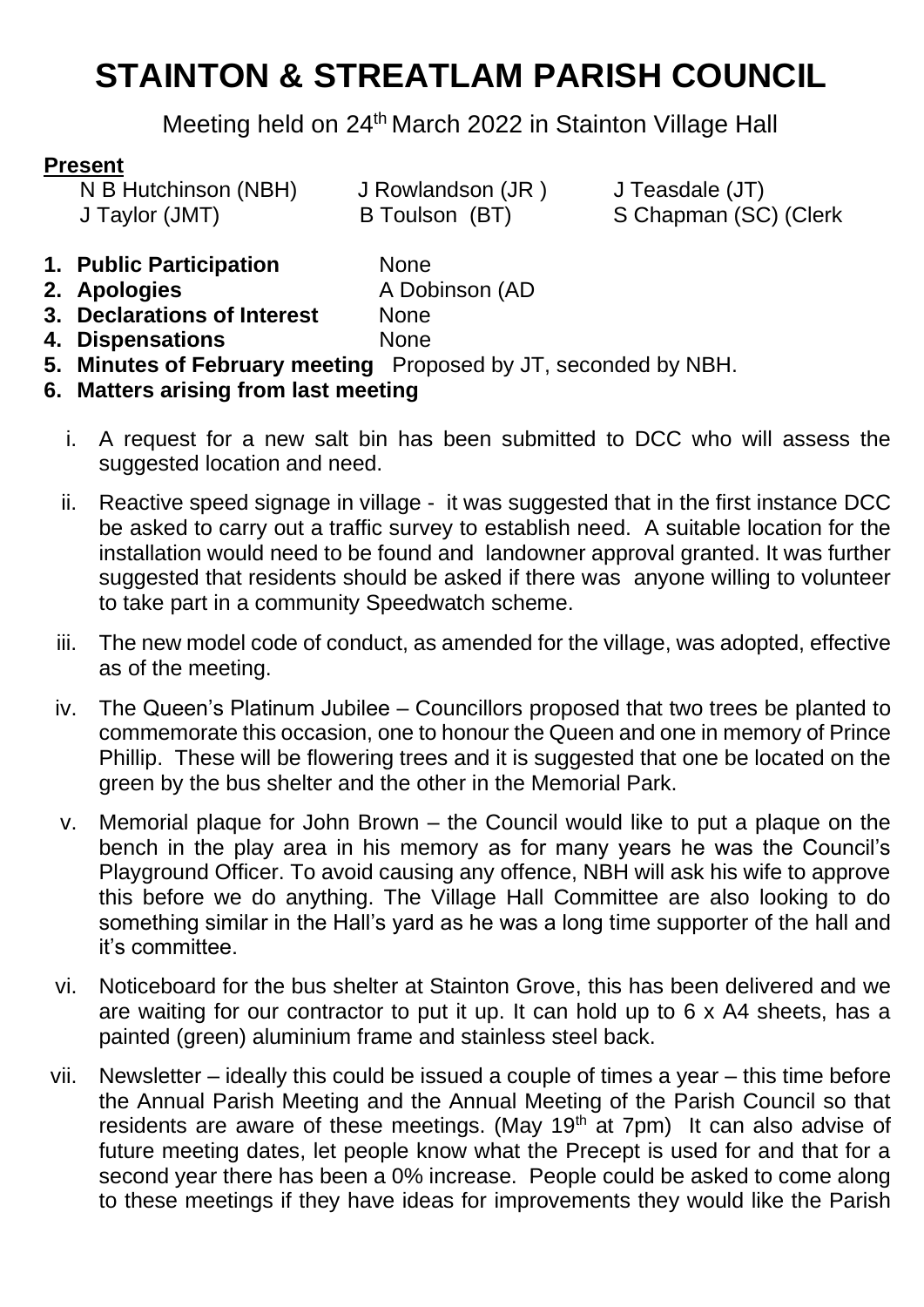Council to implement to benefit the village. Any remaining space could potentially advertise Village hall events and activities.

- viii. Street sweeping when the street cleaning wagon visits the village it can only sweep one side of the road due to the number of vehicles parked on the other side. This unfortunately means that stones, dust and leaves etc remain in the gutter on that side. The Clerk will contact DCC to see if it is possible to get advance notice that the sweeper wagon is coming so residents can be asked to park on the opposite side of the road for one day to get the other side swept.
	- ix. The Council had a report about damage to the fence that surrounds the land that Wm Smiths bought at Stainton Grove. However that is private land and although there is a right of way through the area (Smiths put gated access to the field to enable it to be used) it was felt that this was not an issue for the Council to pursue.
	- x. Following complaints of dog fouling and poo bags in trees a request has been submitted to DCC for the provision of a dog waste bin on the small road leading from the Oval onto Town Pasture Lane. (Gypsy Lane)
	- xi. Tree with possible TPO. Following a report that a tree with a TPO had caused some structural damage to a neighbour's property after a branch fell off. The relevant DCC site was searched and it does not appear that there any protected trees within the village nor are there any areas covered by a conservation order. Should any tree have a TPO placed on it, unless it was owned by the Council or actually on land that the Council had responsibility for then the Council is not liable for any action regarding it.

#### **7. Correspondence**

- i. CDALC have advised that as yet we are still no longer allowed to hold remote meetings but NALC is still pursuing this option as in particularly bad weather remote meetings would be the ideal solution. It would also enable councillors to join a meeting even if they were physically unable to attend. CDALC will advise if there are any changes to these rules.
- ii. CDALC issued a guidance letter about 'Double Taxation' this would for example, apply if a county council was levying a charge on the council tax for a service that was being provided by a parish council who were also claiming a percentage of their precept in order to provide that service. This is not an issue affecting Stainton and Streatlam Parish Council.
- iii. Rising energy bills CDALC sent out a link to the DCC site with a tip sheet of ways to reduce energy use, i.e. change to LED bulbs, turn the thermostat down a degree etc. This info to be posted on the community noticeboard.

#### **8. Financial Report**

As of 24<sup>th</sup> March the balance of account was £19,015.64

Invoices and payments to be made are as follows.